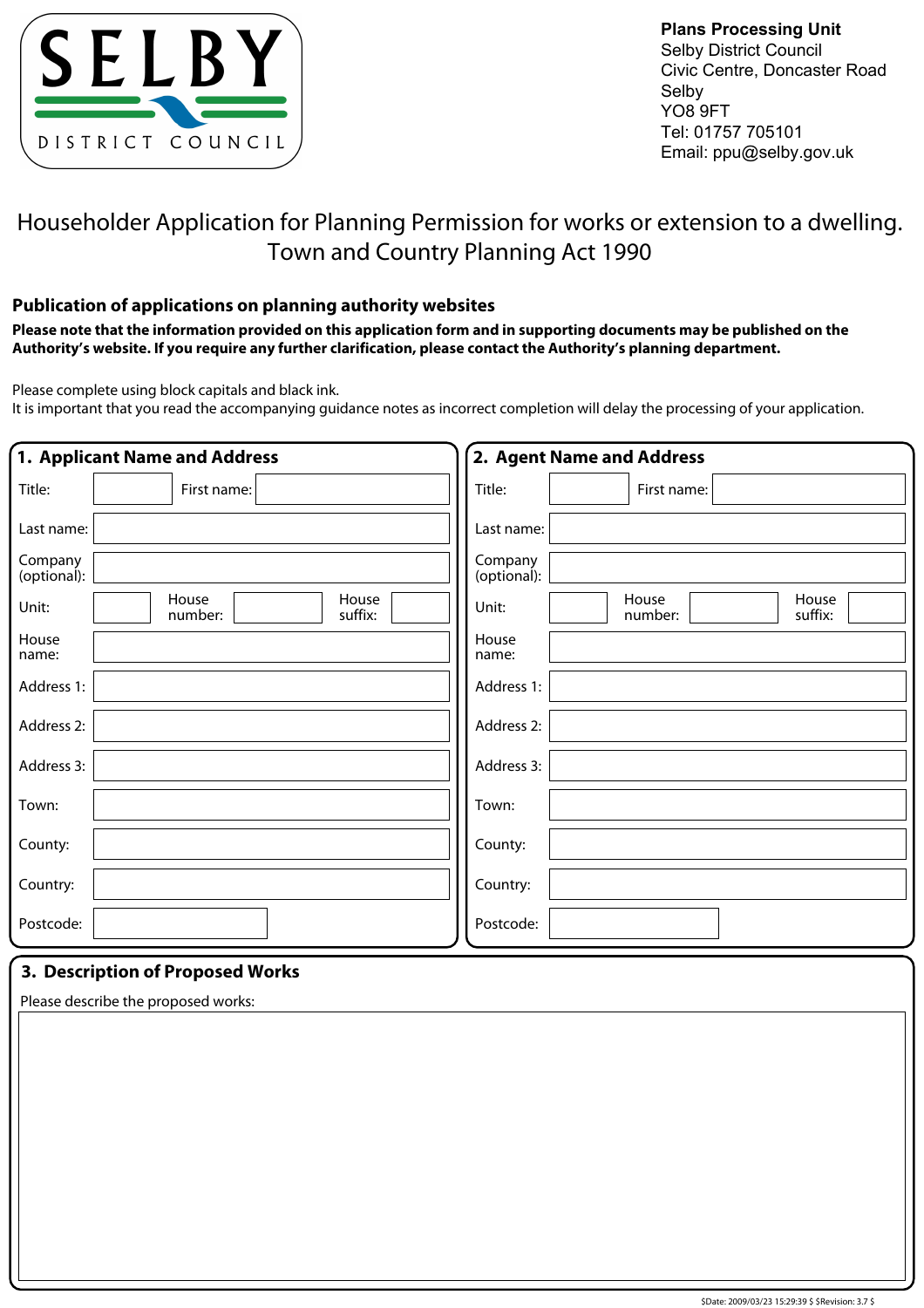| 3. Description of Proposed Works (continued)                                                                                                                                                                                                                                              |                                                                                                                                                                               |
|-------------------------------------------------------------------------------------------------------------------------------------------------------------------------------------------------------------------------------------------------------------------------------------------|-------------------------------------------------------------------------------------------------------------------------------------------------------------------------------|
| Has the work already started?<br>No<br>Yes                                                                                                                                                                                                                                                |                                                                                                                                                                               |
| If Yes, please state when the work was started (DD/MM/YYYY):                                                                                                                                                                                                                              | (date must be pre-application submission)                                                                                                                                     |
| Has the work already been completed?<br>Yes<br>No                                                                                                                                                                                                                                         |                                                                                                                                                                               |
| If Yes, please state when the work was completed (DD/MM/YYYY):                                                                                                                                                                                                                            | (date must be pre-application submission)                                                                                                                                     |
| 4. Site Address Details                                                                                                                                                                                                                                                                   | 5. Pedestrian and Vehicle Access, Roads and Rights of Way                                                                                                                     |
| Please provide the full postal address of the application site.                                                                                                                                                                                                                           | Is a new or altered vehicle access                                                                                                                                            |
| House<br>House<br>Unit:<br>suffix:<br>number:                                                                                                                                                                                                                                             | No<br>proposed to or from the public highway?<br>Yes                                                                                                                          |
| House<br>name:                                                                                                                                                                                                                                                                            | Is a new or altered pedestrian access<br>No<br>proposed to or from the public highway?<br>Yes<br>Do the proposals require any diversions,                                     |
| Address 1:                                                                                                                                                                                                                                                                                | extinguishments and/or creation of public<br>No<br>Yes<br>rights of way?                                                                                                      |
| Address 2:                                                                                                                                                                                                                                                                                | If Yes to any questions, please show details on your plans or<br>drawings and state the reference number(s) of the plan(s)/                                                   |
| Address 3:                                                                                                                                                                                                                                                                                | drawing(s):                                                                                                                                                                   |
| Town:                                                                                                                                                                                                                                                                                     |                                                                                                                                                                               |
| County:                                                                                                                                                                                                                                                                                   |                                                                                                                                                                               |
| Postcode<br>(optional):                                                                                                                                                                                                                                                                   |                                                                                                                                                                               |
| 6. Pre-application Advice                                                                                                                                                                                                                                                                 | 7. Trees and Hedges                                                                                                                                                           |
| Has assistance or prior advice been sought from the local<br>authority about this application?<br>No<br>Yes                                                                                                                                                                               | Are there any trees or hedges on your own<br>property or on adjoining properties which                                                                                        |
| If Yes, please complete the following information about the advice<br>you were given. (This will help the authority to deal with this<br>application more efficiently).<br>Please tick if the full contact details are not<br>known, and then complete as much possible:<br>Officer name: | Yes<br>No<br>are within falling distance of your boundary?<br>If Yes, please mark their position on a scaled<br>plan and state the reference number of any plans or drawings: |
| Reference:                                                                                                                                                                                                                                                                                |                                                                                                                                                                               |
|                                                                                                                                                                                                                                                                                           | Will any trees or hedges need<br>to be removed or pruned in                                                                                                                   |
| Date (DD MM YYYY):                                                                                                                                                                                                                                                                        | No<br>order to carry out your proposal?<br>Yes                                                                                                                                |
| (must be pre-application submission)<br>Details of the pre-application advice received:                                                                                                                                                                                                   | If Yes, please show on your plans which trees by giving them<br>numbers e.g. T1, T2 etc, state the reference number of the plan(s)/                                           |
|                                                                                                                                                                                                                                                                                           | drawing(s) and indicate the scale.                                                                                                                                            |
| 8. Parking                                                                                                                                                                                                                                                                                | 9. Authority Employee / Member                                                                                                                                                |
| Will the proposed works affect<br>existing car parking arrangements?<br>No<br>Yes                                                                                                                                                                                                         | With respect to the Authority, I am:<br>Do any of these<br>(a) a member of staff                                                                                              |
| If Yes, please describe:                                                                                                                                                                                                                                                                  | statements apply to you?<br>(b) an elected member                                                                                                                             |
|                                                                                                                                                                                                                                                                                           | (c) related to a member of staff<br>Yes<br>No<br>(d) related to an elected member                                                                                             |
|                                                                                                                                                                                                                                                                                           | If yes please provide details of the name, relationship and role                                                                                                              |
|                                                                                                                                                                                                                                                                                           |                                                                                                                                                                               |
|                                                                                                                                                                                                                                                                                           |                                                                                                                                                                               |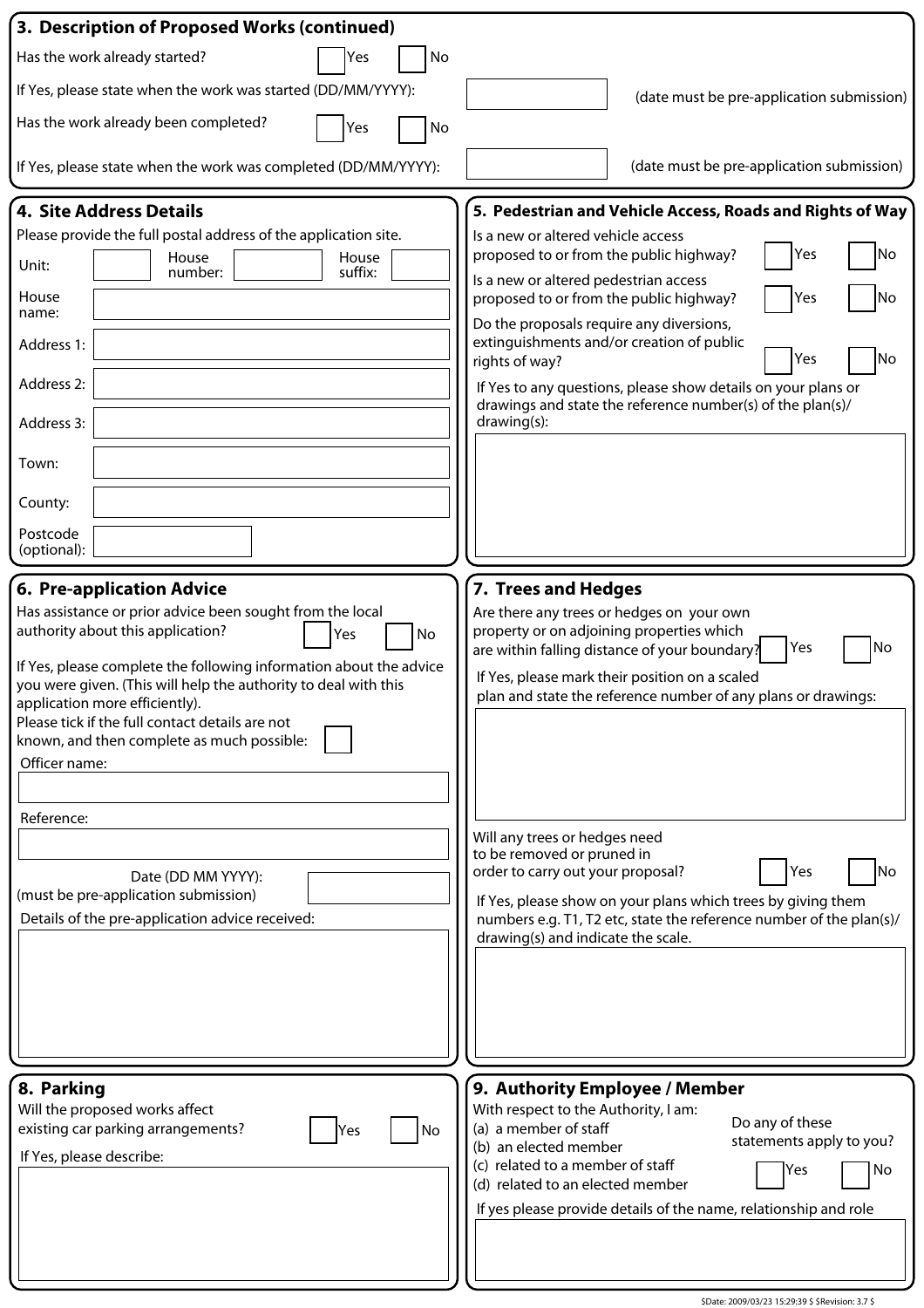|                                                    | Existing<br>(where applicable)                                                          | Proposed                                                                                              | applicable<br>$\overline{\mathsf{R}}$ | Don't<br>Know |
|----------------------------------------------------|-----------------------------------------------------------------------------------------|-------------------------------------------------------------------------------------------------------|---------------------------------------|---------------|
| Walls                                              |                                                                                         |                                                                                                       |                                       |               |
| Roof                                               |                                                                                         |                                                                                                       |                                       |               |
| Windows                                            |                                                                                         |                                                                                                       |                                       |               |
| Doors                                              |                                                                                         |                                                                                                       |                                       |               |
| <b>Boundary treatments</b><br>(e.g. fences, walls) |                                                                                         |                                                                                                       |                                       |               |
| Vehicle access and<br>hard-standing                |                                                                                         |                                                                                                       |                                       |               |
| Lighting                                           |                                                                                         |                                                                                                       |                                       |               |
| Others<br>(please specify)                         |                                                                                         |                                                                                                       |                                       |               |
|                                                    | If Yes, please state references for the plan(s)/drawing(s)/design and access statement: | Are you supplying additional information on submitted plan(s)/drawing(s)/design and access statement? | Yes                                   | No            |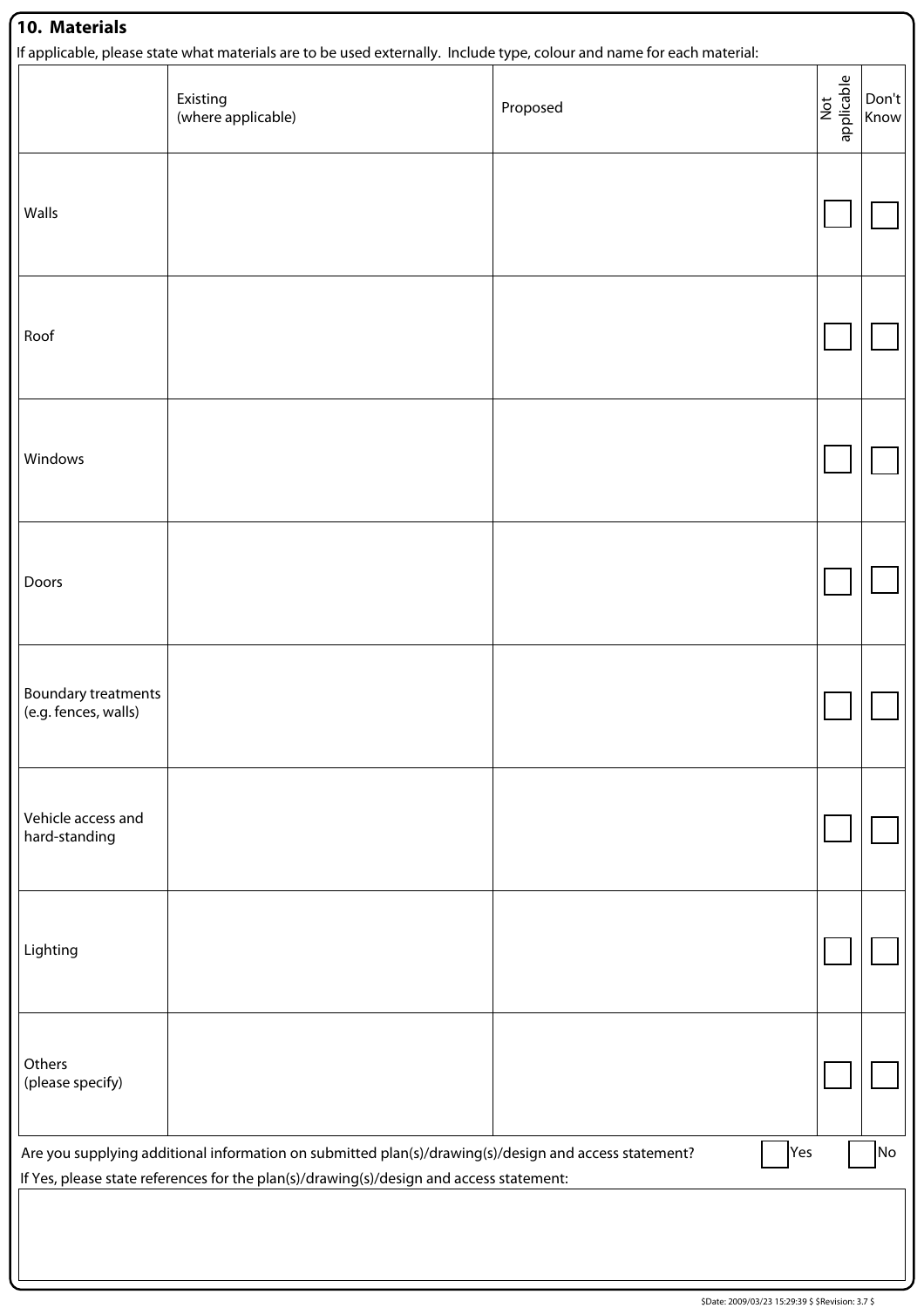## **11. Ownership Certificates**

#### **One Certificate A, B, C, or D, must be completed, together with the Agricultural Holdings Certificate with this application form CERTIFICATE OF OWNERSHIP - CERTIFICATE A**

#### **Town and Country Planning (General Development Procedure) Order 2015 Certificate under Article 14**

I certify/The applicant certifies that on the day 21 days before the date of this application nobody except myself/ the applicant was the owner (owner is a person with a freehold interest or leasehold interest with at least 7 years left to run) of any part of the land or building to which the application relates.

| Signed - Applicant: | Or signed - Agent: | Date (DD/MM/YYYY): |  |
|---------------------|--------------------|--------------------|--|
|                     |                    |                    |  |
|                     |                    |                    |  |

| left to run) of any part of the land or building to which this application relates.                                                | <b>CERTIFICATE OF OWNERSHIP - CERTIFICATE B</b><br>Town and Country Planning (General Development Procedure) Order 2015 Certificate under Article 14<br>I certify/ The applicant certifies that I have/the applicant has given the requisite notice to everyone else (as listed below) who, on the day<br>21 days before the date of this application, was the owner (owner is a person with a freehold interest or leasehold interest with at least 7 years |                    |
|------------------------------------------------------------------------------------------------------------------------------------|--------------------------------------------------------------------------------------------------------------------------------------------------------------------------------------------------------------------------------------------------------------------------------------------------------------------------------------------------------------------------------------------------------------------------------------------------------------|--------------------|
| Name of Owner                                                                                                                      | Address                                                                                                                                                                                                                                                                                                                                                                                                                                                      | Date Notice Served |
|                                                                                                                                    |                                                                                                                                                                                                                                                                                                                                                                                                                                                              |                    |
|                                                                                                                                    |                                                                                                                                                                                                                                                                                                                                                                                                                                                              |                    |
|                                                                                                                                    |                                                                                                                                                                                                                                                                                                                                                                                                                                                              |                    |
|                                                                                                                                    |                                                                                                                                                                                                                                                                                                                                                                                                                                                              |                    |
|                                                                                                                                    |                                                                                                                                                                                                                                                                                                                                                                                                                                                              |                    |
|                                                                                                                                    |                                                                                                                                                                                                                                                                                                                                                                                                                                                              |                    |
|                                                                                                                                    |                                                                                                                                                                                                                                                                                                                                                                                                                                                              |                    |
|                                                                                                                                    |                                                                                                                                                                                                                                                                                                                                                                                                                                                              |                    |
|                                                                                                                                    |                                                                                                                                                                                                                                                                                                                                                                                                                                                              |                    |
|                                                                                                                                    |                                                                                                                                                                                                                                                                                                                                                                                                                                                              |                    |
| Signed - Applicant:                                                                                                                | Or signed - Agent:                                                                                                                                                                                                                                                                                                                                                                                                                                           | Date (DD/MM/YYYY): |
|                                                                                                                                    |                                                                                                                                                                                                                                                                                                                                                                                                                                                              |                    |
|                                                                                                                                    |                                                                                                                                                                                                                                                                                                                                                                                                                                                              |                    |
| I certify/ The applicant certifies that:<br>Neither Certificate A or B can be issued for this application<br>been unable to do so. | <b>CERTIFICATE OF OWNERSHIP - CERTIFICATE C</b><br>Town and Country Planning (General Development Procedure) Order 2015 Certificate under Article 14<br>All reasonable steps have been taken to find out the names and addresses of the other owners (owner is a person with a freehold<br>interest or leasehold interest with at least 7 years left to run) of the land or building, or of a part of it, but I have/ the applicant has                      |                    |

The steps taken were:

| Name of Owner                                                                                                                    |                    | Date Notice Served                                                                                    |                    |
|----------------------------------------------------------------------------------------------------------------------------------|--------------------|-------------------------------------------------------------------------------------------------------|--------------------|
|                                                                                                                                  |                    |                                                                                                       |                    |
|                                                                                                                                  |                    |                                                                                                       |                    |
|                                                                                                                                  |                    |                                                                                                       |                    |
|                                                                                                                                  |                    |                                                                                                       |                    |
|                                                                                                                                  |                    |                                                                                                       |                    |
|                                                                                                                                  |                    |                                                                                                       |                    |
|                                                                                                                                  |                    |                                                                                                       |                    |
|                                                                                                                                  |                    |                                                                                                       |                    |
|                                                                                                                                  |                    |                                                                                                       |                    |
|                                                                                                                                  |                    |                                                                                                       |                    |
| Notice of the application has been published in the following newspaper<br>(circulating in the area where the land is situated): |                    | On the following date (which must not be earlier<br>than 21 days before the date of the application): |                    |
|                                                                                                                                  |                    |                                                                                                       |                    |
| Signed - Applicant:                                                                                                              | Or signed - Agent: |                                                                                                       | Date (DD/MM/YYYY): |
|                                                                                                                                  |                    |                                                                                                       |                    |
|                                                                                                                                  |                    |                                                                                                       |                    |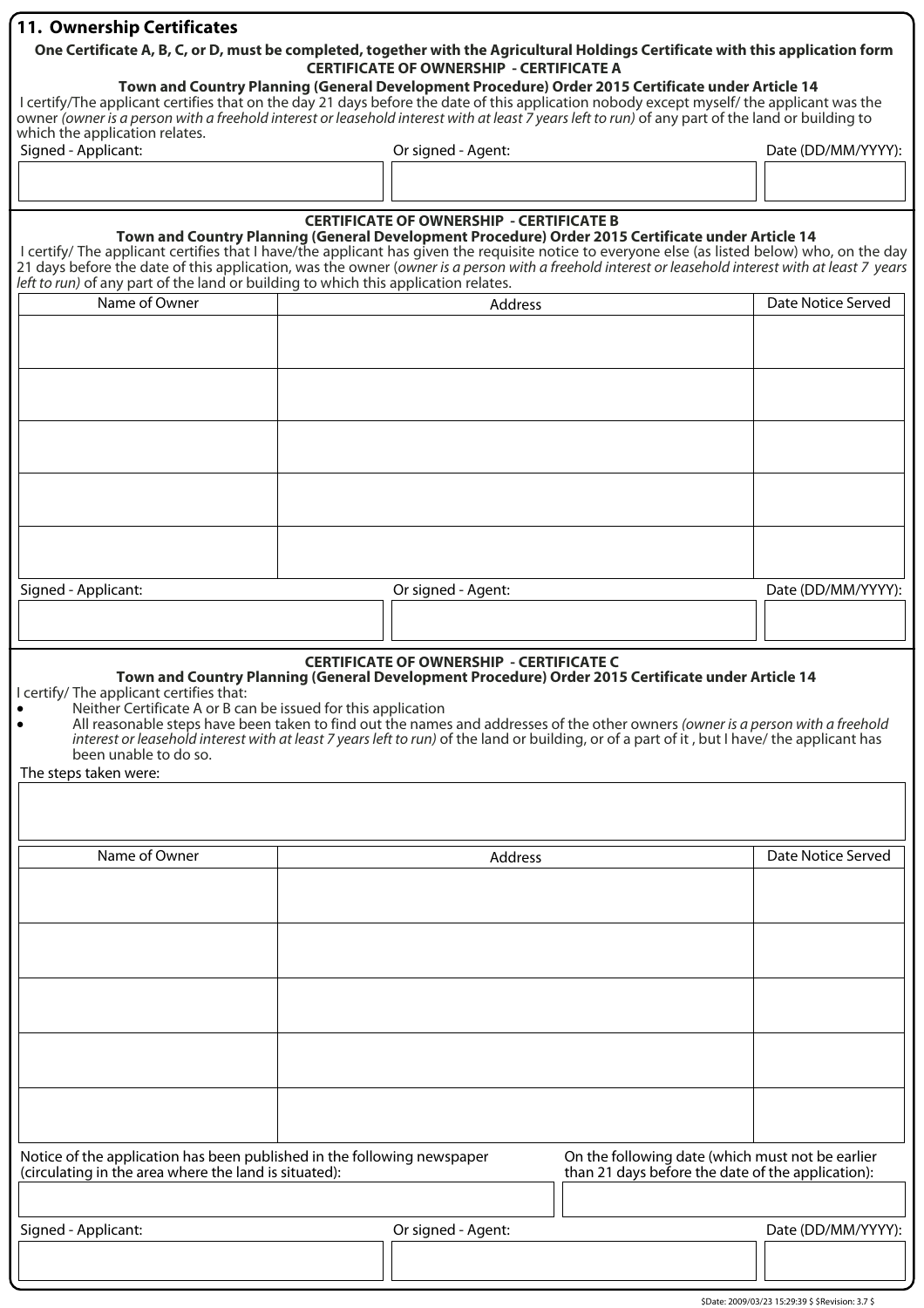| 11. Ownership Certificates (continued)                                                                                                                                                                                                                         |  |                                                                 |                                                                                                   |                    |  |
|----------------------------------------------------------------------------------------------------------------------------------------------------------------------------------------------------------------------------------------------------------------|--|-----------------------------------------------------------------|---------------------------------------------------------------------------------------------------|--------------------|--|
| <b>CERTIFICATE OF OWNERSHIP - CERTIFICATE D</b><br>Town and Country Planning (General Development Procedure) Order 2015 Certificate under Article 14                                                                                                           |  |                                                                 |                                                                                                   |                    |  |
| I certify/ The applicant certifies that:<br>Certificate A cannot be issued for this application                                                                                                                                                                |  |                                                                 |                                                                                                   |                    |  |
| All reasonable steps have been taken to find out the names and addresses of everyone else who, on the day 21 days before the<br>$\bullet$                                                                                                                      |  |                                                                 |                                                                                                   |                    |  |
| date of this application, was the owner (owner is a person with a freehold interest or leasehold interest with at least 7 years left to run)<br>of any part of the land to which this application relates, but I have/ the applicant has been unable to do so. |  |                                                                 |                                                                                                   |                    |  |
| The steps taken were:                                                                                                                                                                                                                                          |  |                                                                 |                                                                                                   |                    |  |
|                                                                                                                                                                                                                                                                |  |                                                                 |                                                                                                   |                    |  |
|                                                                                                                                                                                                                                                                |  |                                                                 |                                                                                                   |                    |  |
|                                                                                                                                                                                                                                                                |  |                                                                 |                                                                                                   |                    |  |
| Notice of the application has been published in the following newspaper                                                                                                                                                                                        |  |                                                                 | On the following date (which must not be earlier                                                  |                    |  |
| (circulating in the area where the land is situated):                                                                                                                                                                                                          |  |                                                                 | than 21 days before the date of the application):                                                 |                    |  |
|                                                                                                                                                                                                                                                                |  |                                                                 |                                                                                                   |                    |  |
| Signed - Applicant:                                                                                                                                                                                                                                            |  | Or signed - Agent:                                              |                                                                                                   | Date (DD/MM/YYYY): |  |
|                                                                                                                                                                                                                                                                |  |                                                                 |                                                                                                   |                    |  |
|                                                                                                                                                                                                                                                                |  |                                                                 |                                                                                                   |                    |  |
|                                                                                                                                                                                                                                                                |  |                                                                 |                                                                                                   |                    |  |
| 12. Agricultural Holdings                                                                                                                                                                                                                                      |  |                                                                 |                                                                                                   |                    |  |
|                                                                                                                                                                                                                                                                |  | <b>AGRICULTURAL HOLDINGS CERTIFICATE</b>                        | Town and Country Planning (General Development Procedure) Order 2015 Certificate under Article 14 |                    |  |
|                                                                                                                                                                                                                                                                |  | Agricultural Land Declaration - You Must Complete Either A or B |                                                                                                   |                    |  |
| (A) None of the land to which the application relates is, or is part of, an agricultural holding.                                                                                                                                                              |  |                                                                 |                                                                                                   |                    |  |
| Signed - Applicant:                                                                                                                                                                                                                                            |  | Or signed - Agent:                                              |                                                                                                   | Date (DD/MM/YYYY): |  |
|                                                                                                                                                                                                                                                                |  |                                                                 |                                                                                                   |                    |  |
|                                                                                                                                                                                                                                                                |  |                                                                 |                                                                                                   |                    |  |
| (B) I have/The applicant has given the requisite notice to every person other than myself/the applicant who, on the day 21 days                                                                                                                                |  |                                                                 |                                                                                                   |                    |  |
| before the date of this application, was a tenant of an agricultural holding on all or part of the land to which this application relates,<br>as listed below:                                                                                                 |  |                                                                 |                                                                                                   |                    |  |
| Name of Tenant                                                                                                                                                                                                                                                 |  | Address                                                         |                                                                                                   | Date Notice Served |  |
|                                                                                                                                                                                                                                                                |  |                                                                 |                                                                                                   |                    |  |
|                                                                                                                                                                                                                                                                |  |                                                                 |                                                                                                   |                    |  |
|                                                                                                                                                                                                                                                                |  |                                                                 |                                                                                                   |                    |  |
|                                                                                                                                                                                                                                                                |  |                                                                 |                                                                                                   |                    |  |
|                                                                                                                                                                                                                                                                |  |                                                                 |                                                                                                   |                    |  |
|                                                                                                                                                                                                                                                                |  |                                                                 |                                                                                                   |                    |  |
|                                                                                                                                                                                                                                                                |  |                                                                 |                                                                                                   |                    |  |
|                                                                                                                                                                                                                                                                |  |                                                                 |                                                                                                   |                    |  |
|                                                                                                                                                                                                                                                                |  |                                                                 |                                                                                                   |                    |  |
|                                                                                                                                                                                                                                                                |  |                                                                 |                                                                                                   |                    |  |
|                                                                                                                                                                                                                                                                |  |                                                                 |                                                                                                   |                    |  |
| Signed - Applicant:                                                                                                                                                                                                                                            |  | Or signed - Agent:                                              |                                                                                                   | Date (DD/MM/YYYY): |  |
|                                                                                                                                                                                                                                                                |  |                                                                 |                                                                                                   |                    |  |
|                                                                                                                                                                                                                                                                |  |                                                                 |                                                                                                   |                    |  |
| 13. Planning Application Requirements - Checklist                                                                                                                                                                                                              |  |                                                                 |                                                                                                   |                    |  |
| Please read the following checklist to make sure you have sent all the information in support of your proposal. Failure to submit all                                                                                                                          |  |                                                                 |                                                                                                   |                    |  |
| information required will result in your application being deemed invalid. It will not be considered valid until all information required by                                                                                                                   |  |                                                                 |                                                                                                   |                    |  |
| the Local Planning Authority has been submitted.<br>The original and 3 copies of a<br>The correct fee:<br>The original and 3 copies of a                                                                                                                       |  |                                                                 |                                                                                                   |                    |  |
| design and access statement where<br>completed and dated application form:<br>proposed works fall within one of                                                                                                                                                |  |                                                                 |                                                                                                   |                    |  |
| The original and 3 copies of a plan which<br>The original and 3 copies of the<br>the following designated areas:<br>identifies the land to which the application<br>completed, dated Ownership                                                                 |  |                                                                 |                                                                                                   |                    |  |

|  |  | • National Park |  |
|--|--|-----------------|--|
|  |  |                 |  |

The original and 3 copies of other plans and drawings or information necessary to describe the subject of the application:

relates drawn to an identified scale and showing the direction of North:

- **•** Site of special scientific interest
- Conservation area
- Area of outstanding natural beauty
- World Heritage Site
- The Broads

The original and 3 copies of the completed, dated Ownership Certificate (A, B, C or D - as applicable):

| The original and 3 copies of the       |  |
|----------------------------------------|--|
| completed, dated Article 7 Certificate |  |
| (Agricultural Holdings):               |  |